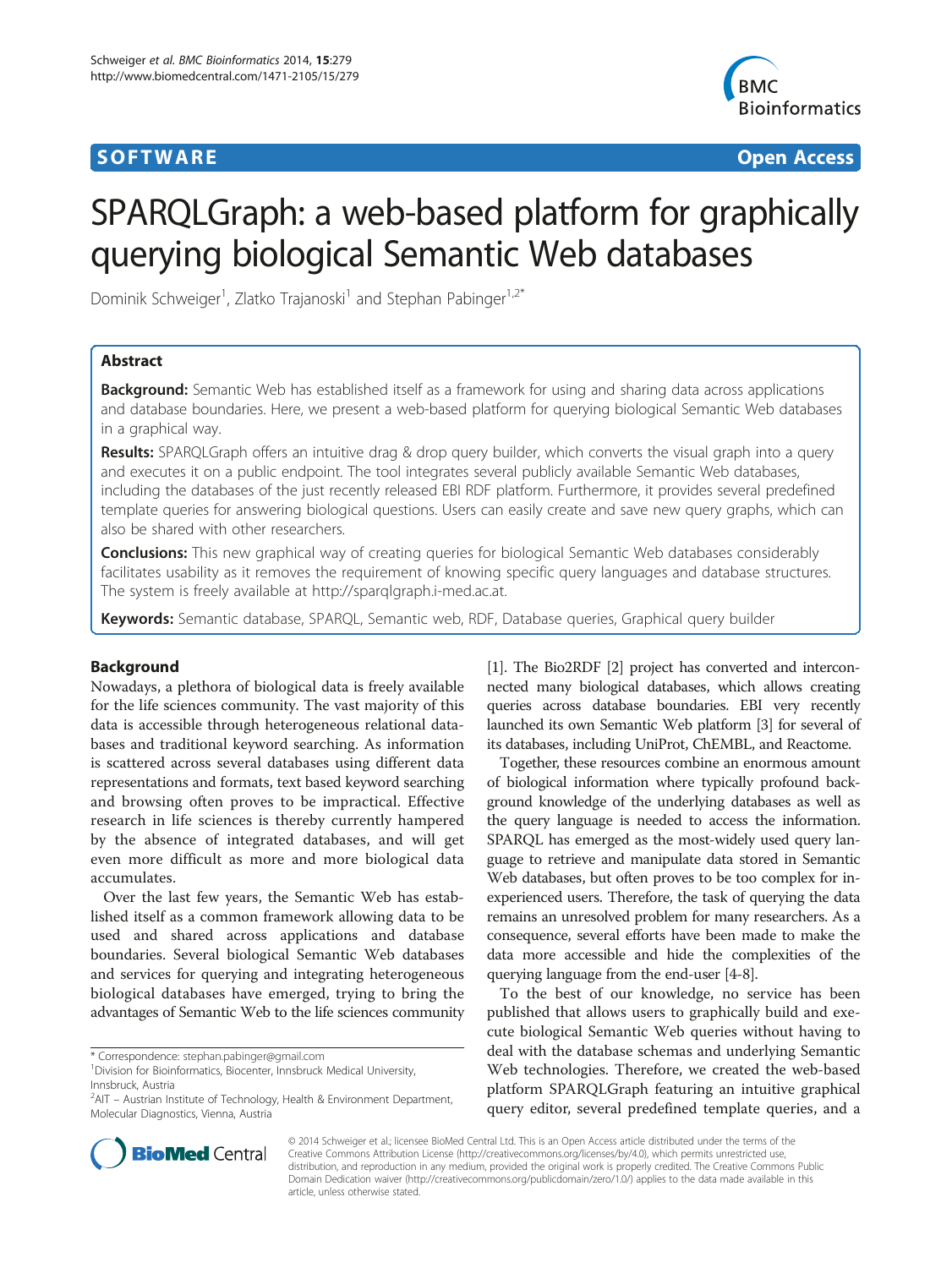| EBI RDF platform   |                |                  |                         |           |  |  |  |
|--------------------|----------------|------------------|-------------------------|-----------|--|--|--|
| <b>Database</b>    | <b>Triples</b> | <b>Focus</b>     | <b>Example elements</b> | Reference |  |  |  |
| Atlas              | 447.149.547    | Gene Expression  | Experiment, Assay       | $[12]$    |  |  |  |
| ChEMBL             | 374.762.364    | Chemogenomics    | Compound, Target        | $[13]$    |  |  |  |
| Reactome           | 12.487.422     | Pathways         | Pathway, Reaction       | $[14]$    |  |  |  |
| UniProt            | 9.024.662.088  | Proteins         | Protein                 | $[15]$    |  |  |  |
| Bio2RDF v2         |                |                  |                         |           |  |  |  |
| <b>Database</b>    | <b>Triples</b> | <b>Focus</b>     | <b>Example Elements</b> | Reference |  |  |  |
| <b>Entrez Gene</b> | 394.026.267    | Genes            | Gene                    | $[16]$    |  |  |  |
| DrugBank           | 1.121.468      | Drugs            | Drug, Target            | $[17]$    |  |  |  |
| KEGG               | 49.850.774     | Pathways         | Pathway, Reaction       | $[18]$    |  |  |  |
| PharmGKB           | 142.782.063    | Pharmacogenomics | Drug, Disease           | $[19]$    |  |  |  |

<span id="page-1-0"></span>Table 1 List of RDF databases integrated in SPARQLGraph

Each database is listed with their number of triples, the area it focuses on, example database elements, and its reference.

clear result presentation. The tool is open-source and freely accessible at [http://sparqlgraph.i-med.ac.at.](http://sparqlgraph.i-med.ac.at)

## Implementation

The web application SPARQLGraph is based on JavaScript and uses the application framework Meteor [[9\]](#page-4-0) as backbone for both the client and server side. Meteor features rapid prototyping, and offers routing support, easy connections to a database, and HTML templating. SPARQLGraph uses the JavaScript graph visualization library mxGraph [[10](#page-4-0)] for building and rendering graphs. This library allows designing of components, which mimic the behaviour of standalone applications in terms of functionality and design. Users of SPARQLGraph are authenticated and authorized by using the accounting system of Meteor. Furthermore, the commenting system DISQUS [\[11\]](#page-4-0) is attached to each graph to enable specific

discussions amongst users. SPARQLGraph currently supports Firefox, and Chrome and can be freely tested using a provided demo account.

## Results and discussion **SPAROLGraph**

SPARQLGraph is a web-based platform allowing users to build Semantic Web database queries in a novel, graphical way. The main interface of the platform consists of a large drawing board that is used to assemble new query graphs. Users can add new elements and their attributes to a query by simply dragging and dropping them onto the board.

Currently, SPARQLGraph supports several databases from the EBI RDF platform [\[3](#page-4-0)] and from the Bio2RDF project [\[2](#page-4-0)], which are listed in Table 1.

Several core elements of the theses RDF databases were added to the system and important attributes were



(right). Elements (objects and subjects) of the query are represented as green boxes that display the corresponding database in the top right corner. Relations between elements are represented as arrows and display the proper description. Properties of elements are represented as grey boxes. The depicted graph represents a federated query including three different databases (see example use case); **b**) shows the corresponding SPARQL query that is automatically generated by the system and executed at an endpoint.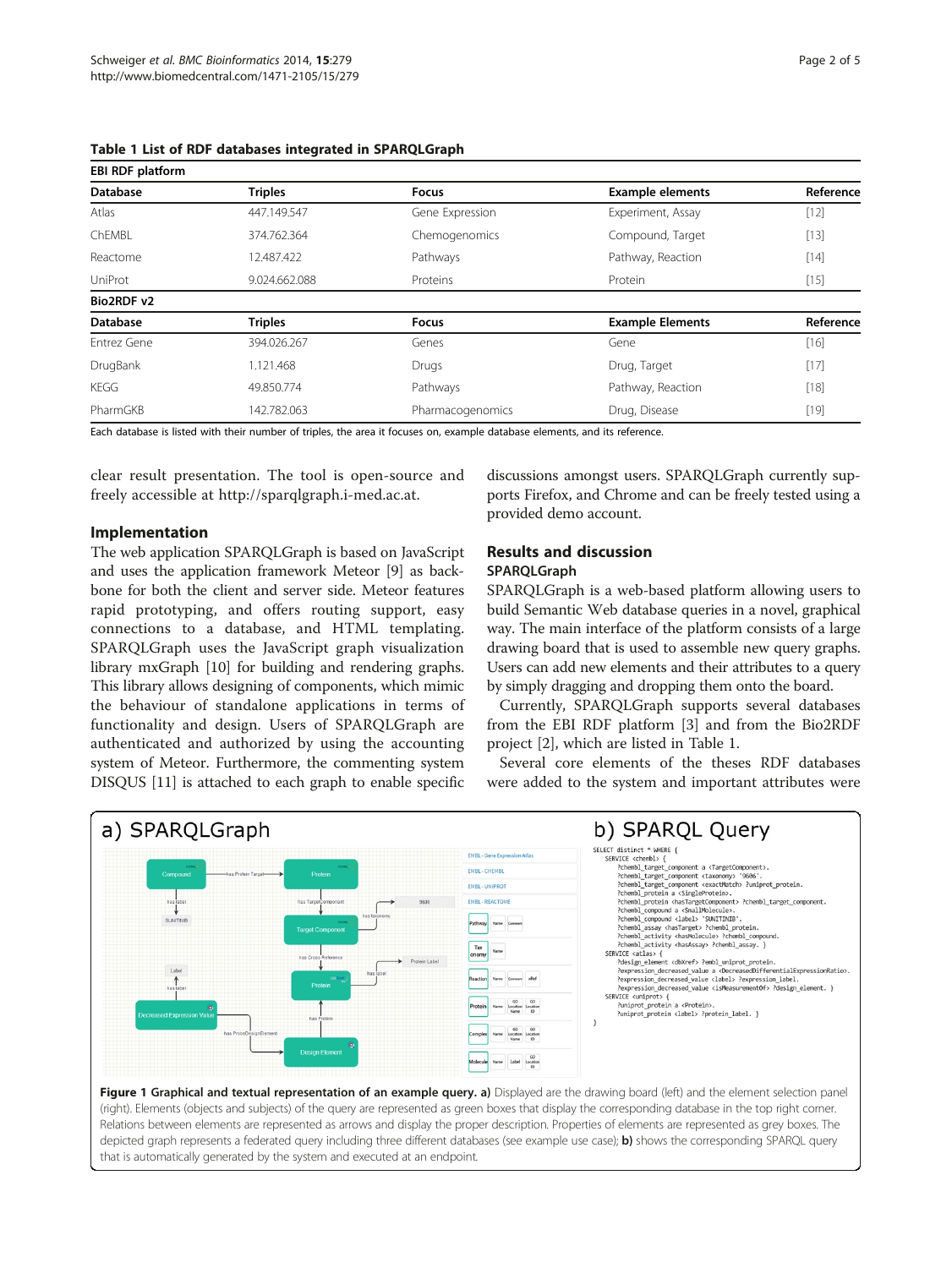integrated into the application (see Figure [1](#page-1-0), grey nodes). These attributes are specific to each element and can be used for filtering or extending query results. If possible, elements were cross linked between databases, which allows querying multiple databases at once using federated queries.

In order to make the right connections between the selected elements, the platform verifies for allowed combinations and provides visual feedback to the user. Upon execution, the graph is automatically converted into the corresponding SPARQL query and submitted to an endpoint. The result is then displayed in a tabular form, which can also be exported in CSV format.

Besides querying single databases, SPARQLGraph is also capable of creating federated queries where different databases are searched at the same time without the need for data transformation or manual result filtering.

SPARQLGraph provides several manually curated template queries targeting different databases and use cases (see Figure 2). Template queries cannot be edited but allow substituting values of specific fields, for example gene name, protein name, or organism name. Therefore, they are of great help for answering common biological questions and for making new users familiar with the platform.

Every user has the possibility to create an account, where private queries can be stored. Moreover, template queries and private queries can be shared with the community to make them publicly accessible. The integrated commenting system allows users to quickly engage in discussions, suggest graph improvements, or propose query modifications. New users are guided through the system by a tutorial and are assisted during graph creation by tooltips and legends.

| <b>Template Queries</b>                                                                                                       |          |               |                                       |  |  |  |
|-------------------------------------------------------------------------------------------------------------------------------|----------|---------------|---------------------------------------|--|--|--|
| These queries are available to everyone.                                                                                      |          |               |                                       |  |  |  |
| All<br>Demo<br>Atlas<br>ChEMBL<br>Reactome<br>Uniprot<br>Uncategorized                                                        |          |               |                                       |  |  |  |
| Name                                                                                                                          | Author   | Category      | Creation                              |  |  |  |
| <b>SEARCH FOR A COMPOUND IN CHEMBL.</b>                                                                                       | clemens  | Embl_chembl   | February<br>6th 2014,<br>2:06:48 pm   |  |  |  |
| FIND A SPECIFIC REACTION, WHAT PATHWAY DOES<br>IT BELONG TO, AND IN WHICH CELLULAR<br><b>COMPONENT DOES IT TAKE PLACE?</b>    | dominikS | Embl_reactome | November<br>20th 2013,<br>4:04:25 pm  |  |  |  |
| <b>TEST: COMPOUND - DOCUMENT ASSOCIATION IN</b><br><b>CHEMBL</b><br>Find me all associated documents in ChEMBL to a compound. | demo     | Embl_chembl   | February<br>14th 2014,<br>10:19:30 am |  |  |  |
| <b>CHEMBL PROTEIN TEST</b><br>Find a specific protein in the database.                                                        | clemens  | Embl_chembl   | February<br>6th 2014,<br>2:01:22 pm   |  |  |  |
| FIND ALL PROTEINS WHICH ARE ANNOTATED WITH A<br><b>SPECIFIC DISEASE</b>                                                       | clemens  | Embl uniprot  | February<br>6th 2014.                 |  |  |  |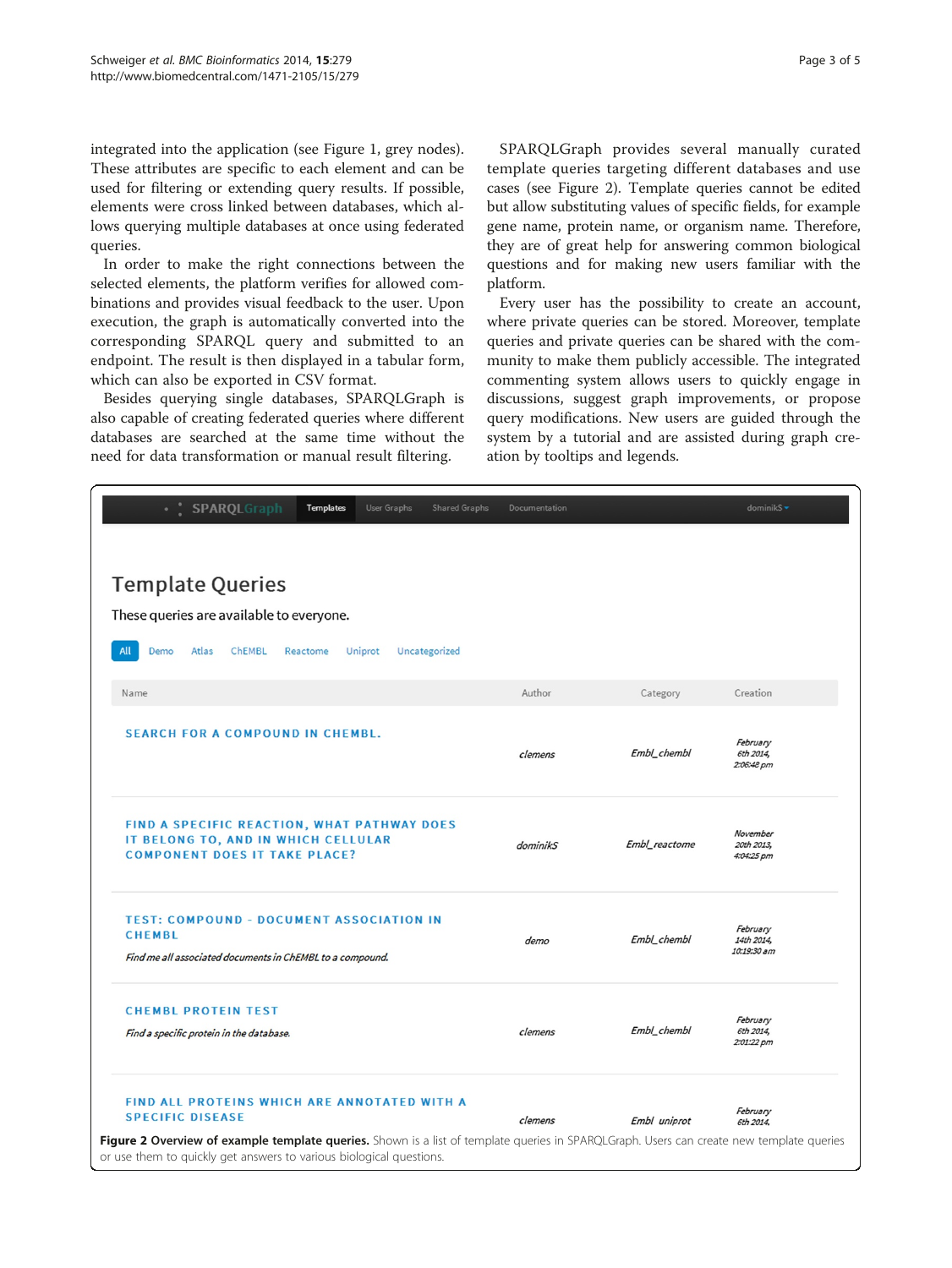#### Example use case

To illustrate the basic design of SPARQLGraph, we have selected the following example query: "Which protein targets of the sunitinib drug are down-regulated in any human tissue?"

Figure [1](#page-1-0)a) displays the graphical representation of the example query in SPARQLGraph, which is also available as a template query. The created federated query involves three different databases including ChEMBL (protein targets), Uniprot (protein), and Atlas (gene expression values). It starts with selecting the compound "SUNITINB" in the ChEMBL database. Next the compound is connected with all associated proteins and, in order to restrict it to human, it is linked with a target component having taxonomy 9606 (homo sapiens). To output the UniProt protein label of all associated proteins, a cross-reference between the ChEMBL database and the UniProt database is inserted. As gene expression patterns are stored in the Atlas database, a link from UniProt to Atlas is included. The Atlas design element represents a probe, which is used in an assay for detecting sequence or gene expression levels. To output only down-regulated proteins, the design element is connected to the Decreased Expression Value entity, which returns its label as a query result.

Figure [1b](#page-1-0)) shows the generated SPARQL query, which is submitted to a corresponding endpoint. The query code is simplified for better readability.

#### **Discussion**

Several approaches were made to facilitate the creation of SPARQL queries. Tools such as GRUFF [\[20](#page-4-0)], ViziQuer [[21](#page-4-0)], and NITELIGHT [[22](#page-4-0)] are using a very generic graph building approach often resulting in high complexity due to their comprehensive functionality. SPARQLGraph is using a different approach, in that it focuses solely on predefined biological databases, and puts emphasis on usability for users of the life science community. Furthermore, SPARQLGraph allows users to query several databases at once as it makes use of the SPARQL SERVICE keyword. This feature is crucial for using Semantic Web in the life science field, as more and more institutions offer their databases as linked RDF data [\[23\]](#page-4-0) allowing for more comprehensive queries. To date, SPARQLGraph is the only query builder which integrates this valuable feature.

SPARQLGraph facilitates collaborative work amongst researchers by allowing them to create and share graphs. Therefore, users with similar biological questions can reuse and extend existing template queries to match their needs.

#### **Outlook**

Future efforts on SPARQLGraph will focus on usability evaluation and simplification of the graphical query builder to further ease and speed up the query creation process. Furthermore, newly created RDF data sources will be linked to the currently supported ones, which would allow for more complex federated queries in SPARQLGraph. In order to support collaborations and the extension of the software we have submitted the code to a public repository on GitHub [\(https://github.com/](https://github.com/tadKeys/sparqlgraph) [tadKeys/sparqlgraph\). In addition, the online user docu](https://github.com/tadKeys/sparqlgraph)[mentation provides an example of how to create new and](https://github.com/tadKeys/sparqlgraph) [extend existing database schemas within SPARQLGraph.](https://github.com/tadKeys/sparqlgraph)

#### Conclusions

We present SPARQLGraph, a web-based platform for the visual creation and execution of biological Semantic Web queries. The graphical query builder allows users to create and share query graphs in a new simple way. Several template queries are provided to offer a great starting point for building new graphs and assist researchers in finding answers to biological questions. Currently, the requirements of knowing the querying language SPARQL and the exact structure of the used databases are limiting the success of biological Semantic Web platforms. SPARQLGraph tries to remove these burdens from the user and considerably facilitates the creation of biological Semantic Web database queries. The platform actively supports user collaborations through an integrated commenting system and can be extended with additional databases.

# Availability and requirement

- Project name: SPARQLGraph
- Project home page: <http://sparqlgraph.i-med.ac.at> [& https://github.com/tadKeys/sparqlgraph](https://github.com/tadKeys/sparqlgraph)
- Operating system(s): Platform independent
- **Programming language:** JavaScript
- Other requirements: Modern Browser, i.e. current version of Firefox or Chrome
- License: GNU GPL
- Any restrictions to use by non-academics: mxGraph is available under the non-commercial Creative Commons

#### Competing interests

The authors declare that they have no competing interests.

#### Authors' contributions

DS implemented SPARQLGraph and drafted the manuscript. ZT conceived the study, and participated in its design and coordination. SP supervised and conceived the study and helped drafting the manuscript. All authors read and approved the final manuscript.

#### Acknowledgements

This work was supported by a grant from the Standortagentur Tirol, project BioinformaticsTyrol.

Received: 26 February 2014 Accepted: 12 August 2014 Published: 15 August 2014